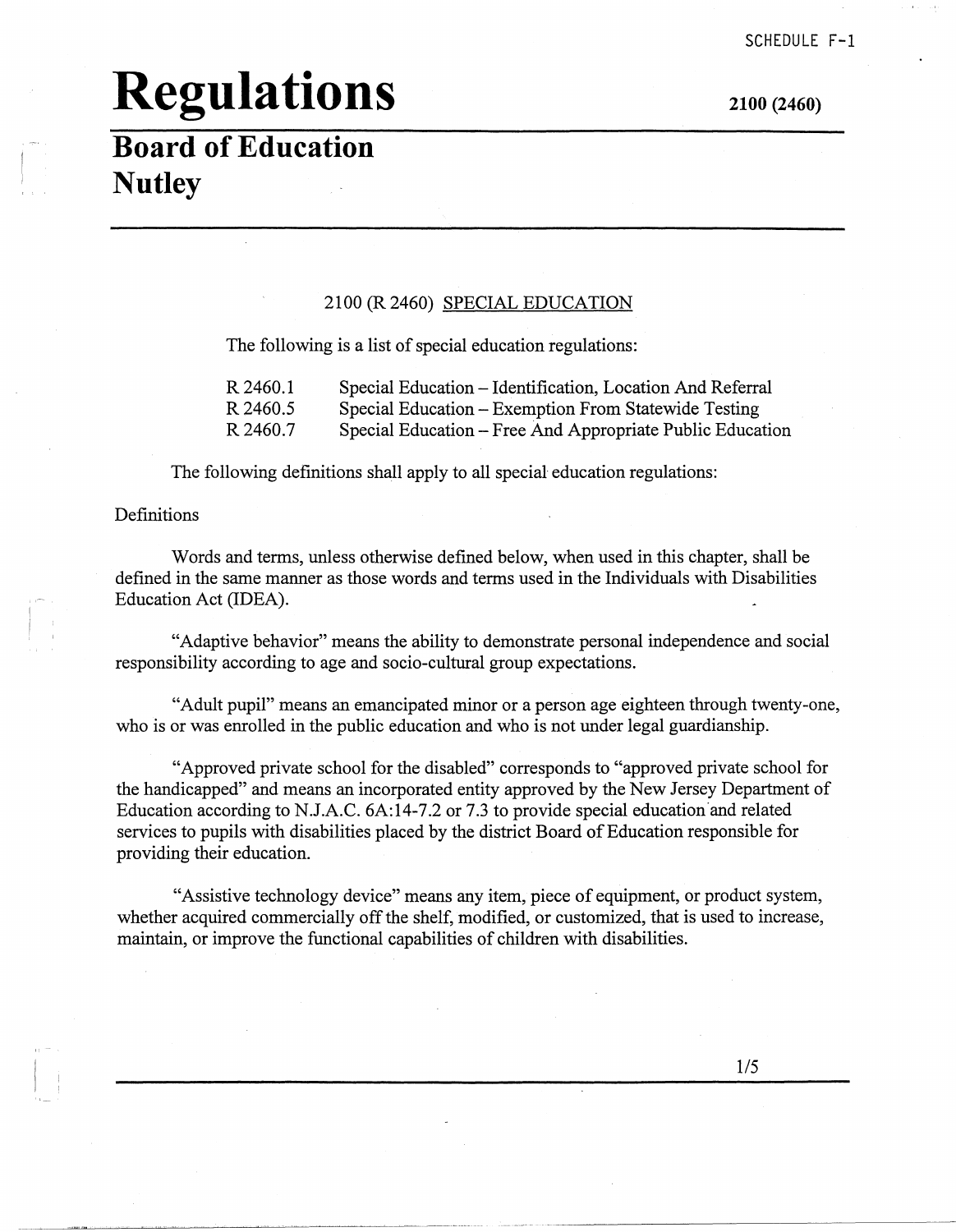**Board of Education Nutley** 

"Assistive technology service" means any service that directly assists a pupil with a disability in the selection, acquisition, or use of an assistive technology device. The term includes:

- 1. The evaluation of the needs of a pupil with a disability, including a functional evaluation of the pupil in his/her customary environment;
- 2. Purchasing, leasing, or otherwise providing for the acquisition of assistive technology devices by pupils with disabilities;
- 3. Selecting, designing, fitting, customizing, adapting, applying, maintaining, repairing or replacing assistive devices;
- 4. Coordinating and using other therapies, interventions, or services with assistive technology devices, such as those associated with existing education and rehabilitation plans and programs;
- 5. Training or technical assistance for a pupil with a disability or, if appropriate, that pupil's family; and
- 6. Training or technical assistance for professionals (including individuals providing education or rehabilitation services), employers or other individuals who may provide services to, employ, or are otherwise substantially involved in the major life functions of pupils with disabilities ..

"Board of Education" means the school district of residence, the board of trustees of a charter school, the state agency or other public education agency which acts as the school district of residence for the location, identification, evaluation, determination of eligibility, development of an Individualized Education Program (IEP) and the provision of a free appropriate, public education to pupils with disabilities except as defined otherwise.

"Consent" means agreement in writing which is required by this chapter. Consent shall be obtained from the parent(s), legal guardian(s) and/or the adult pupil having legal responsibility for educational decision making. The district Board of Education shall ensure that the parent(s), legal guardian(s) and/or adult pupil:

**1.** Has been fully informed of all information relevant to the activity for which consent is being sought, in his/her native language or other mode of communication;

-- ------·--------'------------------~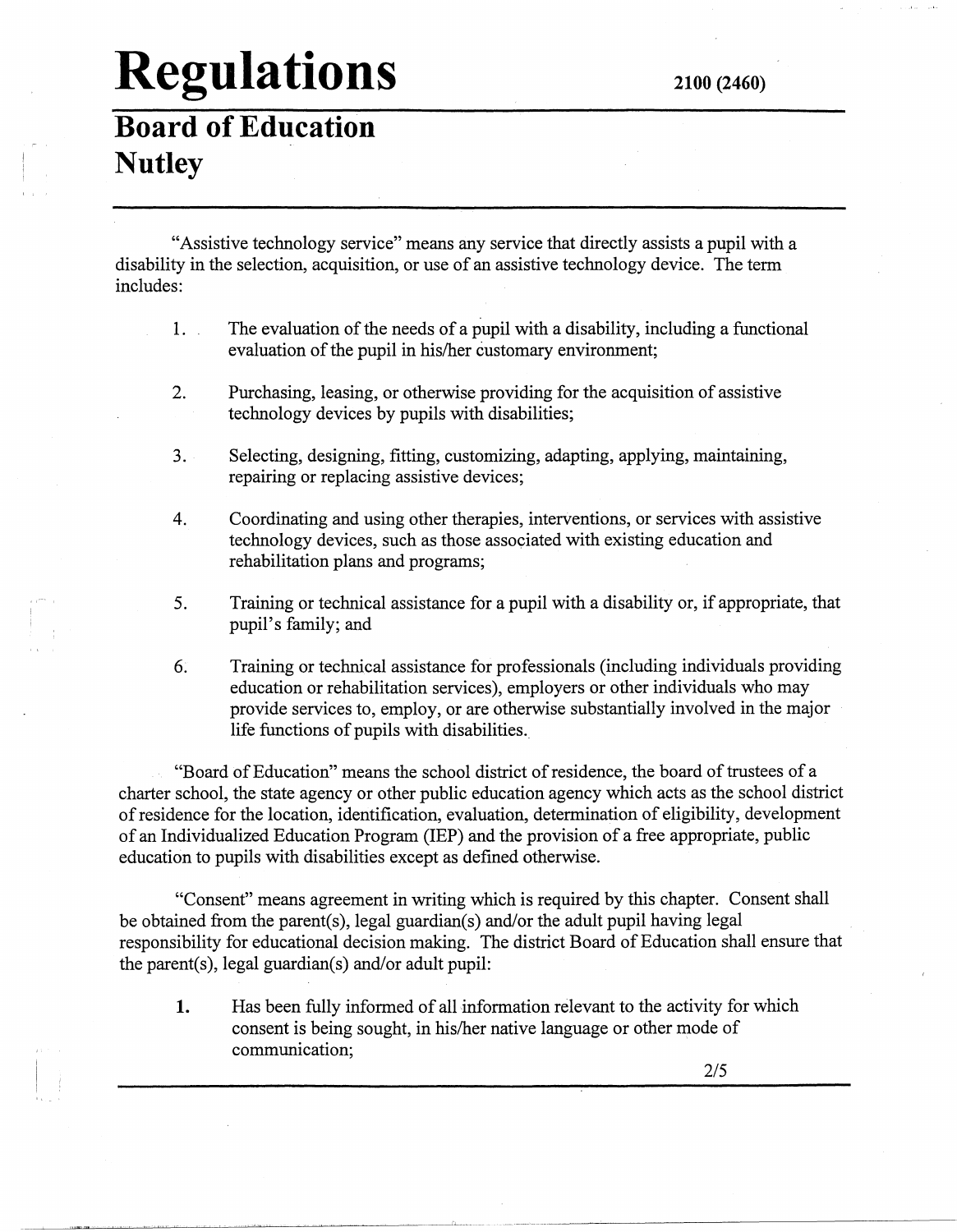### **Board of Education Nutley**

2. Understands and agrees in writing to the implementation of the activity; and

3. Understands that the granting of consent is voluntary and may be revoked at any time.

"Department of Education" means the New Jersey State Board of Education, the Commissioner of Education or his/her designee.

"Individualized Education Program" (IEP) means a written plan developed at a meeting according to N.J.A.C. 6A:14-2.3(h) 3, 2.3(i) 2 which sets forth present levels of performance, measurable annual goals and short-term objectives or benchmarks and describes an integrated, sequential program of individually designed instructional activities and related services necessary to achieve the stated goals and objectives. This plan shall establish the rationale for the pupil's educational placement, serve as the basis for program implementation and comply with the mandates set forth in this chapter.

"IEP Team" means the group of individuals who are responsible for the development, review and revision of the pupil's Individualized Education Program (IEP). The members of IEP Team are listed at N.J.A.C. 6A:14-2.3(h).

"Native language" means the language or mode of communication normally used by a person with a limited ability to speak or understand the English language.

''Nonpublic school" means an elementary or secondary school, other than a public school, within the State, providing education in grades kindergarten through twelve, or any combination of grades in which a pupil age five through twenty may fulfill compulsory school attendance and which complies with Title VI of the Civil rights Act of 1964 (P.L. 88-352).

"Nonpublic school pupil" means any pupil who is enrolled full time in a nonpublic school. A pupil who boards at a nonpublic school shall be considered a resident of the New Jersey school district in which the parent(s), legal guardian(s) and/or the adult pupil resides.

"Parent" means the natural parent, the legal guardian, foster parent, surrogate parent, person acting in the place of a parent such as the person with whom the pupil legally resides and/or a person legally responsible for the pupil's welfare. Unless parental rights have been terminated by a court of appropriate jurisdiction, the natural parent retains all rights under this chapter.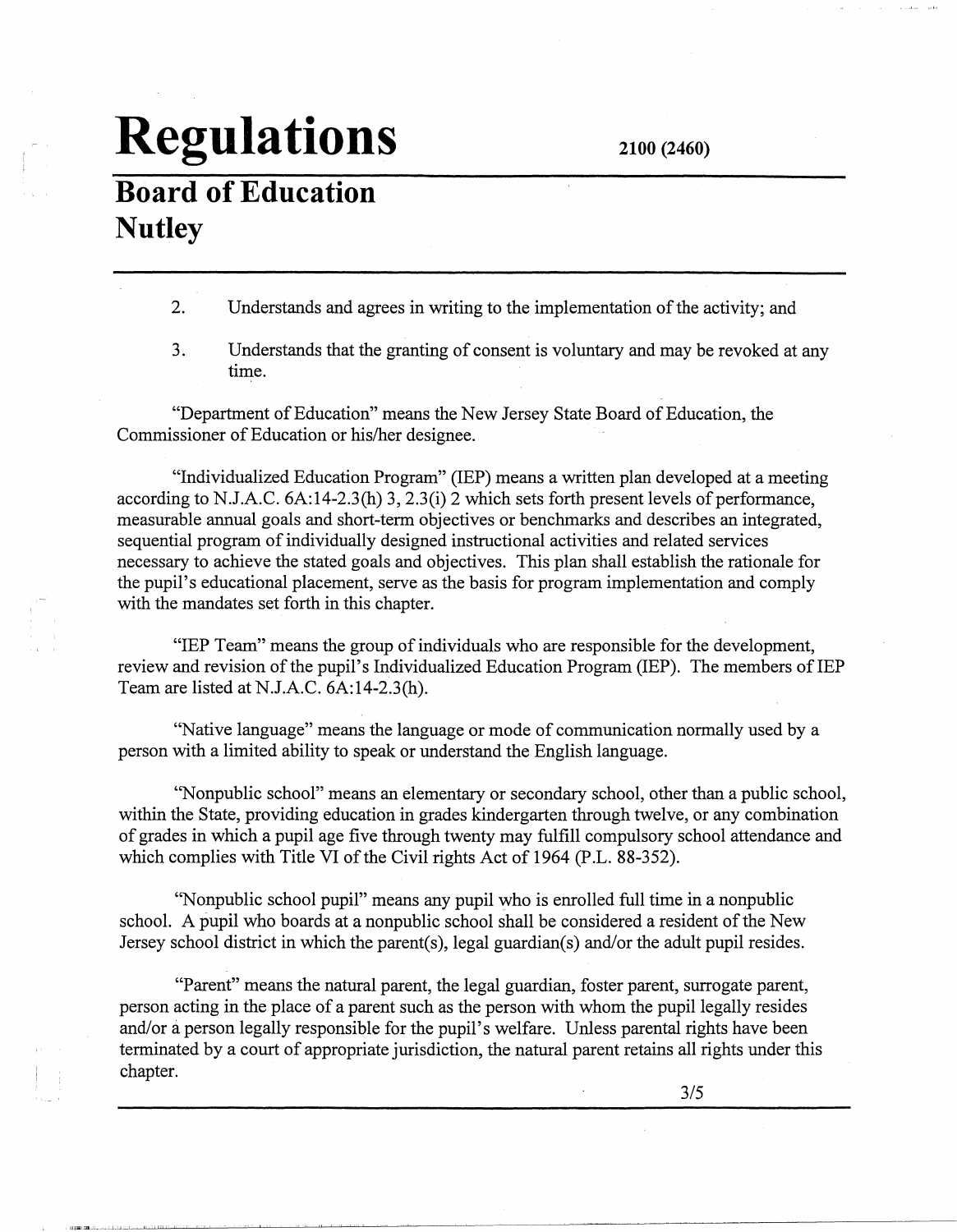### **Board of Education Nutley**

llight in the collection of the collection of the collection of the collection of the collection of the collection of

"Pupil" means a person age three through twenty-one who is entitled to receive educational programs and services in accordance with federal or state law or regulation.

"Pupil age" means the school age of a pupil defined by the following:

- I. "Age three" means the attainment of the third birthday. Children attaining age three shall have a free appropriate public education available to them provided by the district Board of Education.
- 2. "Age five" means the attainment of age five by the month and day established as the kindergarten entrance cutoff date by the district Board of Education. Pupils with disabilities attaining age five after the kindergarten entrance cutoff date shall continue to be provided preschool services for the balance of that school year.
- 3. "Age 21" means the attainment of the twenty-first birthday by June 30 of that school year. Pupils with disabilities attaining age twenty-one during the school year shall continue to be provided services for the balance of that school year.

"Pupil with disability" means a pupil who has been determined to be eligible for special education and related services according to N.J.A.C. 6A:14-3.5 or 3.6.

"Recreation" for pupils with disabilities means instruction to enable the pupil to participate in appropriate leisure activities, including involvement in recreation programs offered by the district Board of Education and the facilitation of a pupil's involvement in appropriate community recreation programs.

"Referral" means the written request for an initial evaluation to determine whether a pupil is eligible for services under this chapter.

"Related services" means transportation and such developmental, corrective, and other supportive services as are required to assist a pupil with a disability to benefit from special education as specified in the pupil's IEP, and includes speech-language pathology and audiology services, psychological services, physical and occupational therapy recreation, early identification and assessment of disabilities in children, counseling services including rehabilitation counseling, orientation and mobility services, and medical services for diagnostic or evaluation purposes. The term also includes school nursing services, social work services in schools and parent and/or legal guardian counseling and training that is related to the education of the pupil.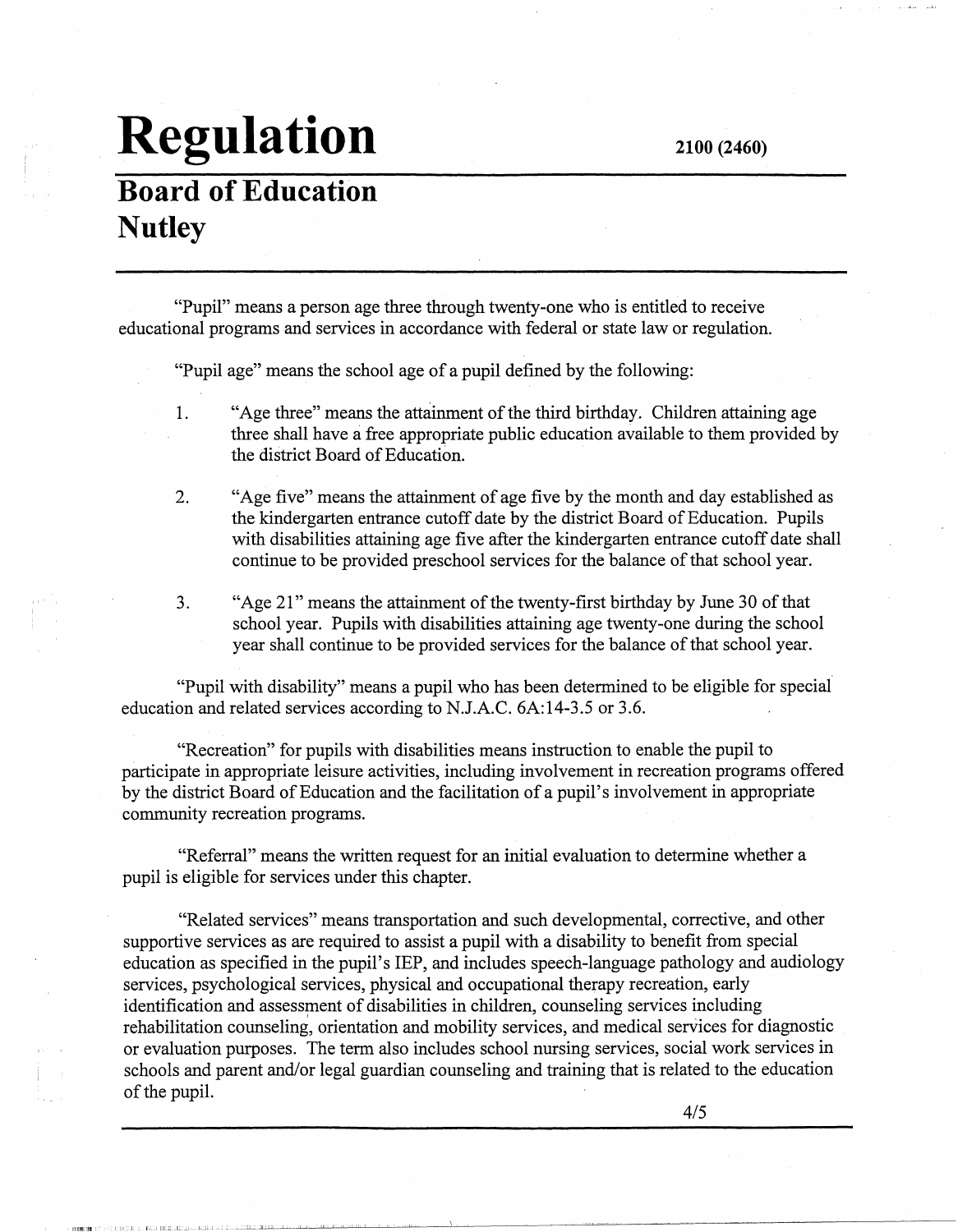**2100 (2460)** 

### **Board of Education Nutley**

"Special education" means specially designed instruction to meet the educational needs of pupils with disabilities including, but not limited to, subject matter instruction physical education and vocational training.

"Speech-language specialist" means a speech correctionist or speech-language specialist.

"Transition services" means a coordinated set of activities for a pupil, designed within an outcome-oriented process, that promotes movement from school to post-school activities, including post-secondary education, vocational training, integrated employment (including supported employment), continuing and adult education, adult services, independent living, or community participation.

5/5 Date Adopted:

Dated: October 23, 2000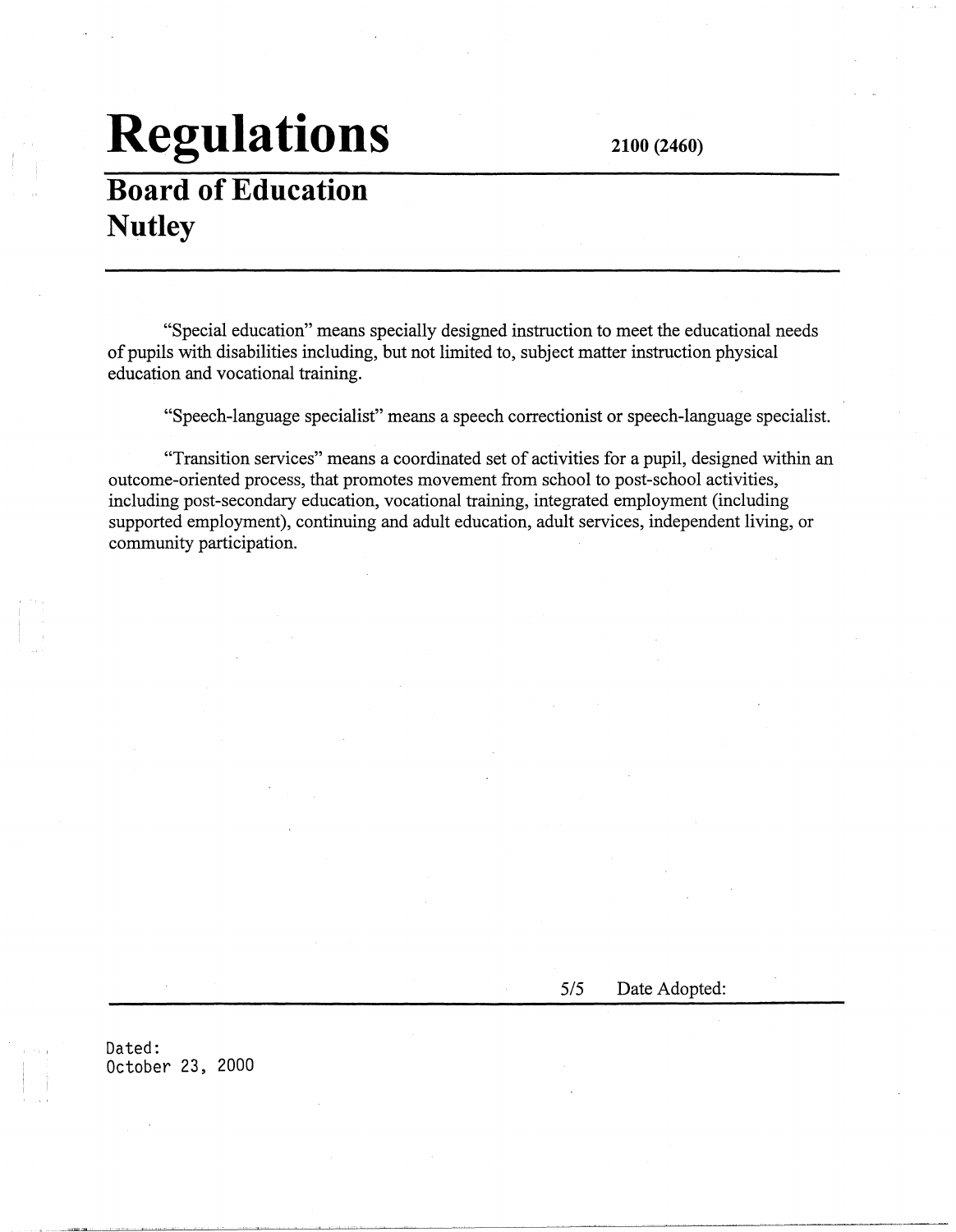### **Board of Education Nutley**

2100 (R 2460.1) SPECIAL EDUCATION -IDENTIFICATION, LOCATION AND REFERRAL

All pupils with disabilities, who are in need of special education and related services, including pupils with disabilities attending nonpublic schools, regardless of the severity of their disabilities, are located, identified and evaluated according to NJ.AC. 6A:14-3.3

Procedures for Locating Pupils With Disabilities

- 1. The Department of Special Services will coordinate the child find activities to locate, identify and evaluate all children, ages three through twenty-one, who reside within the Nutley School District and who may be disabled.
- 2. By December 1 of each school year, the Director of Special Services or his/her designee will conduct child find activities including but not limited to:
	- a. Development of child find materials for distribution.
	- b. · Broadcasting of child find information on the school district cable television station. (if applicable)
	- c. Distribution of flyers to the parents of all pupils enrolled in the school district.
	- d. Mailing of child find material to nonpuplic schools in the area.
	- e. Mailing of child find material to local pediatricians, hospitals and clergy.
	- f. Public service announcements on the local foreign language radio stations and cable television stations. (if available in our area)
	- g. Public service announcements in local newspapers.
	- h. Distribution of child find materials in supermarkets, convenience stores, shelters for the homeless, public and private social service agency locations and nursery school providers.
	- i. Mailing information letters to local physicians, hospitals, nursery schools, nonpublic schools, health departments, community centers, rescue squads and churches.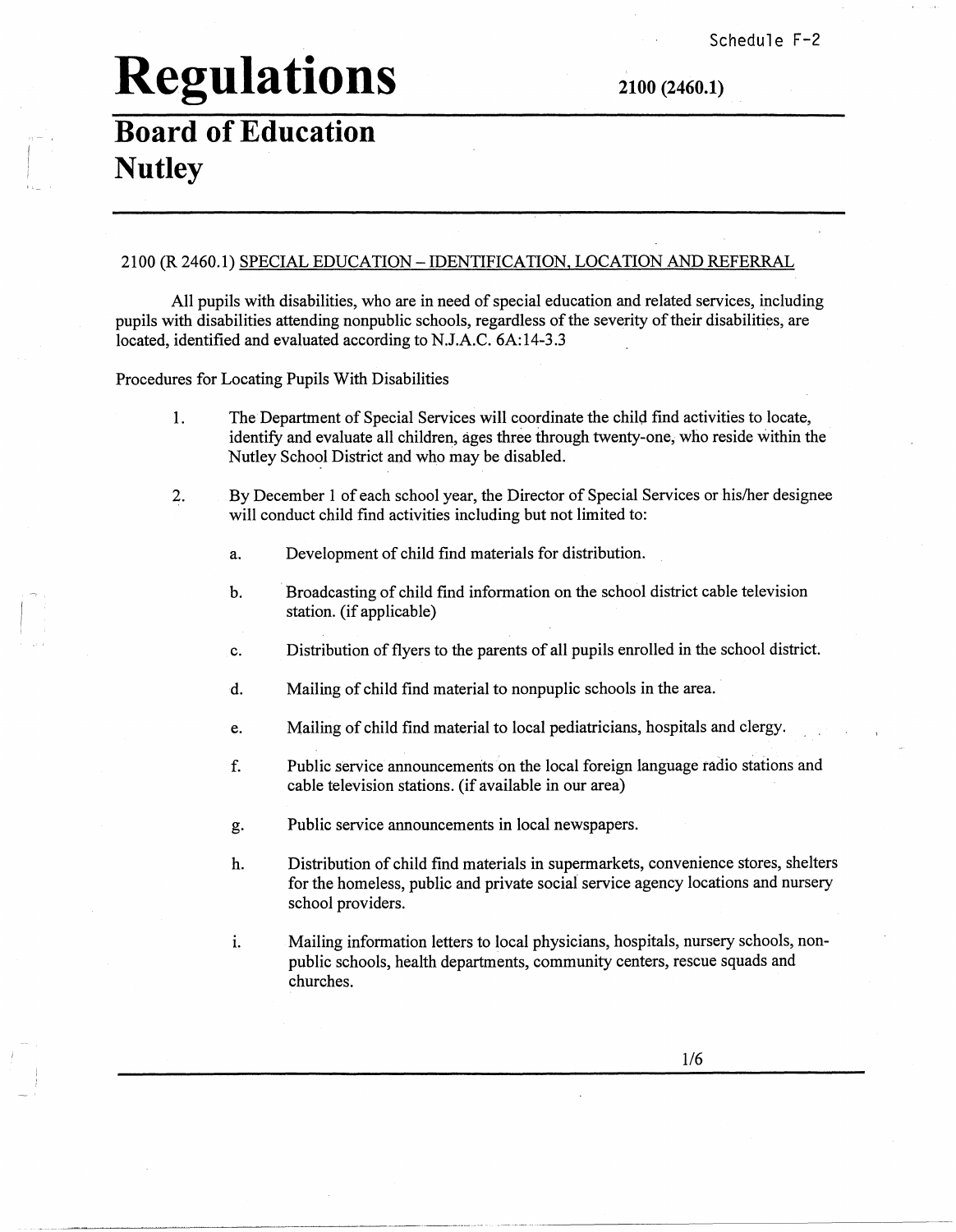#### **Board of Education Nutley**

- j. A guide to preschool services for potentially disabled children ages three to five is made available to: (pre-schools, physicians, community agencies)
- k. Posting of state developed child find materials in all schools ( designate areas) for potentially disabled pupils and/or early intervention program.
- 1. Training of home school advocate/school community liaisons or others to assist in the identification of potentially disabled pupils.
- m. Listings of Early Intervention Program (EIP), local nursery schools and pediatricians are maintained. The district's preschool coordinator (or other) maintains contact with EIP coordinator and nursery school director.
- n. Information is distributed through the Parent Advisory Committee.
- o. School handbooks distributed to parents contain information describing special education services.
- p. Distribution of information to the school district's ESL/Bilingual teachers describing child find activities:
- q. Kindergarten entrants are reviewed with building principals relative to potential disabilities.
- r. Intervention and Referral Services committee **(l&RS)** previously referred to as Pupil Assistance Committee (PAC) have been established in all school buildings.
- s. Nonpublic schools or parents of children who attend nonpublic schools may make referrals regarding potentially disabled pupils directly to the Essex Educational Services Commission.
- 3. No later than December I of each school year, the Department of Special Services will contact by mail the representatives of the nonpublic school children for suggestions on ways to conduct child find activities for pupils attending nonpublic schools.

Based on the suggestions from the representatives of the nonpublic schools, the Department of Special Services will modify the child find activities for the next school year, as appropriate.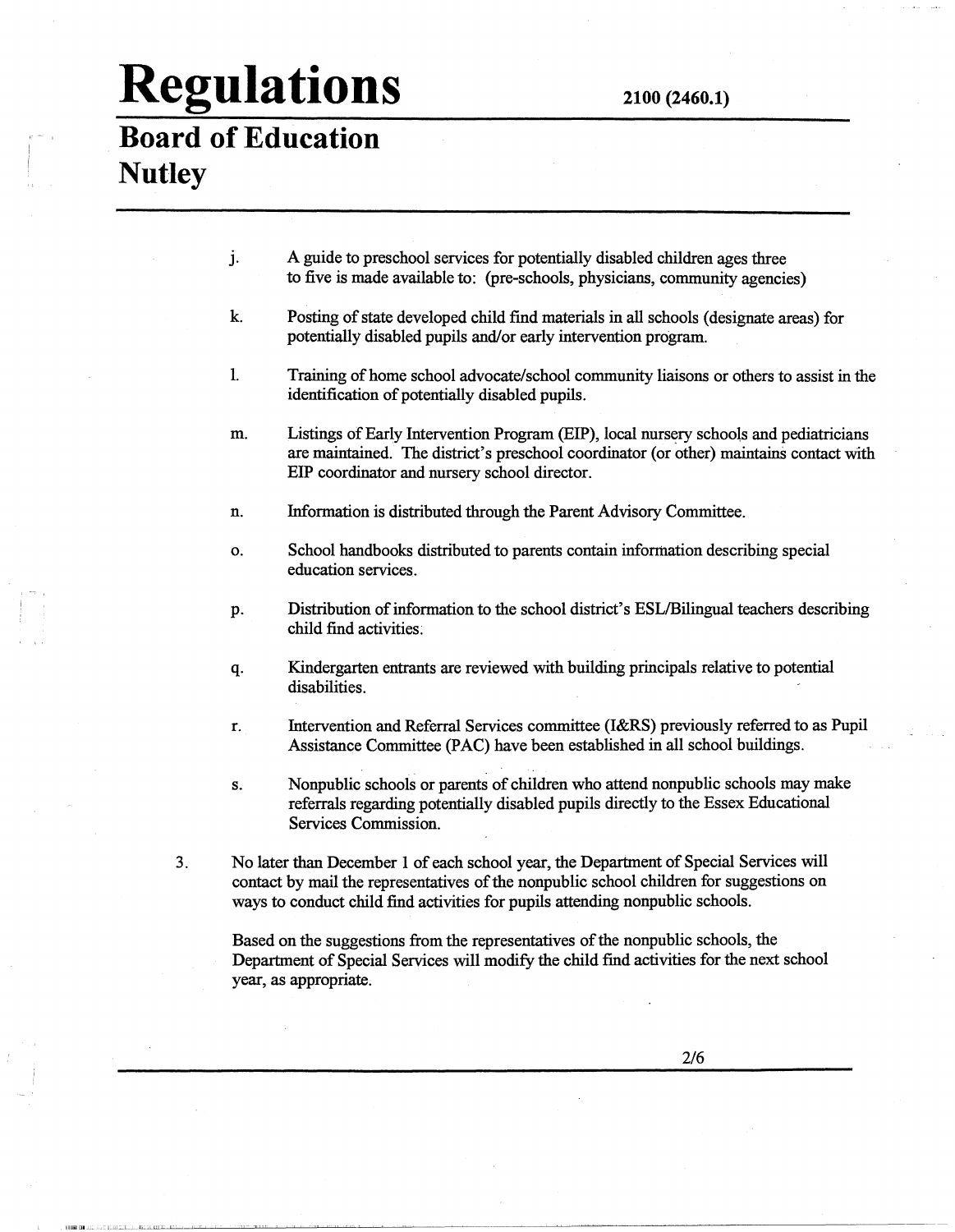#### **Board of Education Nutley**

Procedures for Intervention in the General Education Program

A staff member or agency shall provide in writing a request for intervention services to the building principal or designee, The request shall contain the following:

- 1. Reason for request (including parental or adult pupil request);
- 2. Descriptive behavior of pupil performance; and
- 3. Indication of the prior interventions.

Staff will be inserviced annually by the building principal or designee regarding the procedures for initiating and providing intervention services.

The Superintendent or designee will oversee the district's implementation and effectiveness of the procedures for interventions in the general education program.

Intervention and Referral Services Committee **(I&RS)** or Pupil Assistance Committee **(PAC) will** be in place in each school building.

The building principal or designee will be responsible for the following:

- 1. The implementation and effectiveness of building level I&RS/PAC Committee;
- 2. Will identify title roles and responsibilities of building staff who participate in planning and providing intervention services; and
- 3. Review, assess and document the effectiveness of the services provided in achieving the outcome identified in the intervention plan.
- 4. The I&RS/PAC Committee shall:
	- a. Plan and provide appropriate intervention services;
	- b. Actively involve parents/guardian in the development and implementation of intervention plans;
	- c. Develop an action plan for an identified pupil which specifies specific tasks, resources, persons responsible, completion dates, date for review;
	- d. Coordinate the services of community based social and health provider agencies.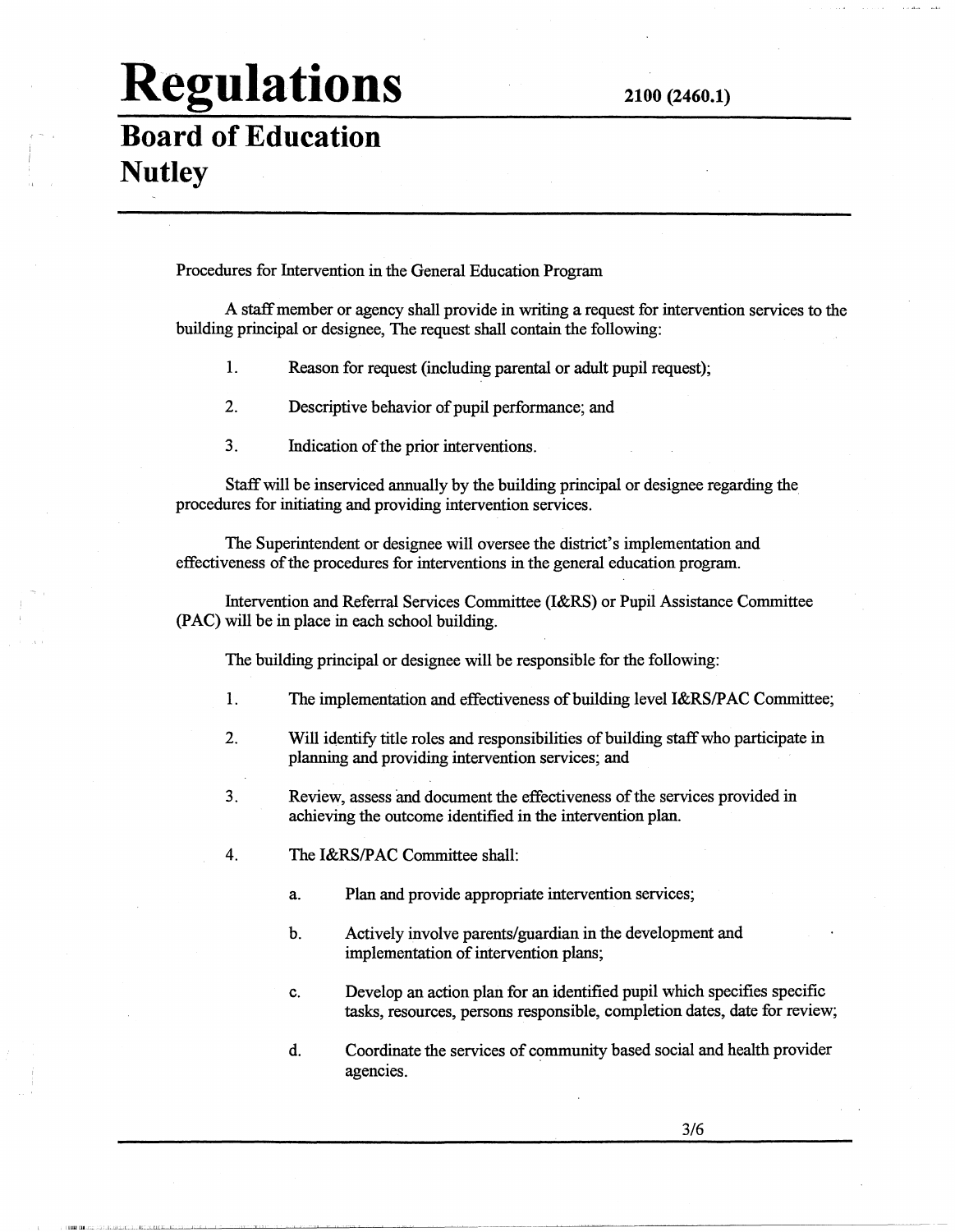#### **Board of Education Nutley**

- e. Process and complete the documentation forms; and
- f. Review and assess the effectiveness of the services provided in achieving the outcomes identified in the intervention and referral plan.
- 5. The building principal will insure that:
	- a. I&RS/PAC Committee receive inservice training by the building principal or designee;
	- b. Staff handbooks include information regarding intervention procedures;
	- c. New instructional staff attend the district's orientation program which includes information on I&RS/PAC committee;
	- d. School calendars provide information on intervention services; and
	- e. Parent/pupil handbooks include information on intervention services.

Procedures for Referral

IIIUl~Jllll • I. Jl;:\_t. \_\_\_ 11 \_\_ ;.11,L . .:\_.L. \_\_ . \_\_\_ J \_\_ L..l-: . .:.... \_\_

Referral procedures are included in professional staff handbooks and referral forms are available in the Principal's office, the Child Study Team office, and the Office of Director of Special Services.

1. Parent Initiated Referral

When a parent makes a written request for an evaluation to determine eligibility for services:

- a. The written request shall be dated by the district recipient;
- b. Immediately forwarded to the office of special services;
- c. A file will be initiated (Attach any forms used to open a case);
- d. Upon receipt of the referral a request for a summary and review of health and medical information regarding the pupil shall be forwarded to the school nurse who will transmit the summary to the Child Study Team (CTS);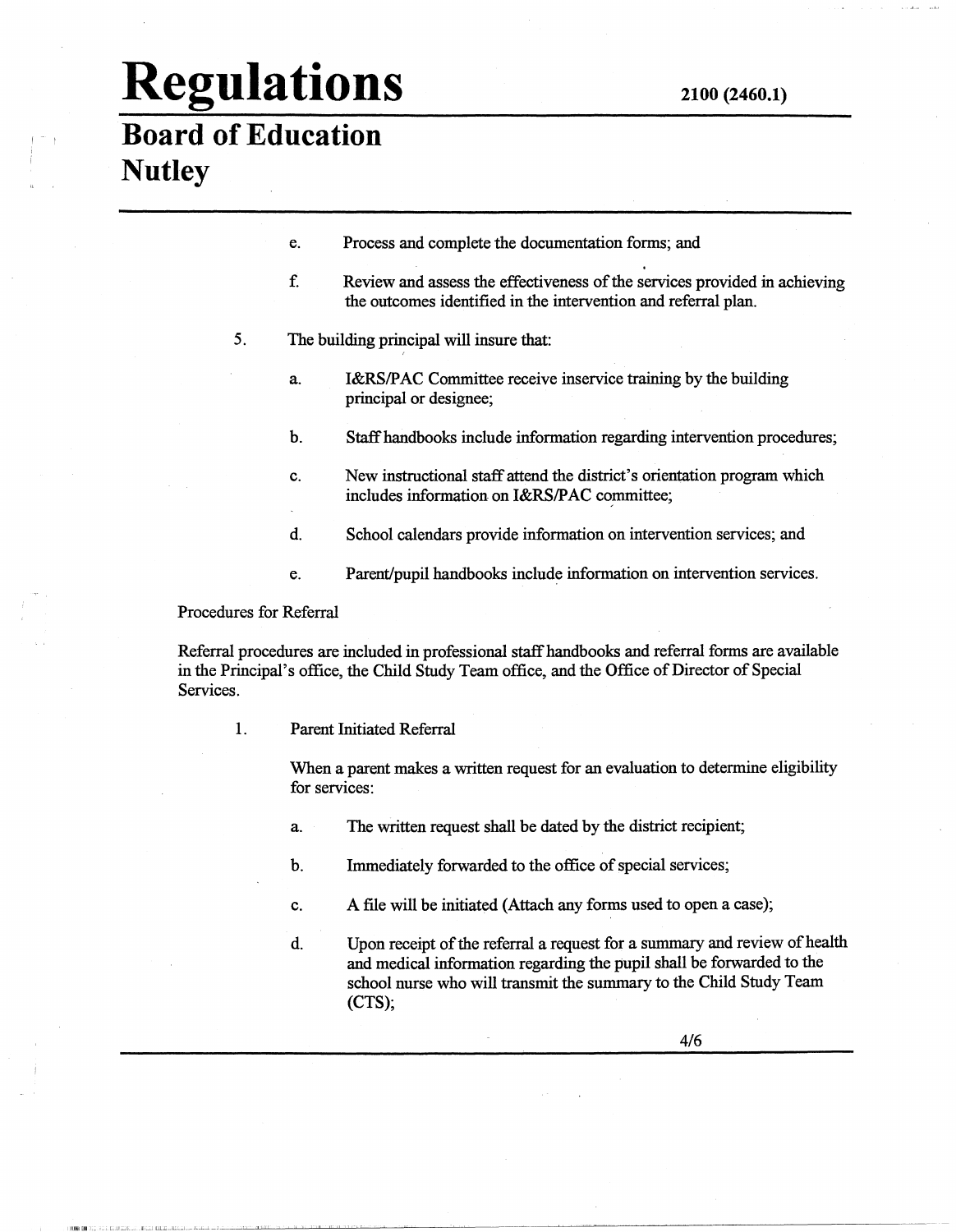#### **Board of Education Nutley**

- e. The Department of Special Services (though not required, a case manager may be assigned) will convene a planning meeting (identification meeting) within twenty calendar days (excluding school holidays, but not summer vacation) of the date the request was received by the district;
- f. A "Notice of a Planning Meeting" will be sent to the parent(s); (Attach form)
- g. The notice will contain "Parental Rights in Special Education" (PRISE) booklet; and
- h. The planning meeting (Identification Meeting) will be attended by the parent, CST and regular education teacher.
- 2. School Initiated Referral

Referral of a pupil may be made by administrative, instructional and other professional staff to determine eligibility for special services when:

- a. It is determined that interventions in the general education program have not adequately addressed the educational difficulties and it is believed that the pupil may be disabled; or
- b. It can be documented that the nature of the pupil's educational problem(s) is such that an evaluation to determine eligibility for services is warranted without delay.
- c. The Nutley Public Schools, though inservice training, shall ensure that pupils who may be potentially disabled are referred even though they are advancing from grade to grade.

The following procedure will be followed for a school initiated referral:

- a. A referral to the CST (attach form) will be completed by the referring staff member;
- b. I&RS/PAC documentation shall be forwarded with the referral to the CST along with any other relevant data;
- c. I&RS/PAC documentation does not need to be forwarded for direct referral when the nature of the pupil's problem is such that the evaluation is warranted without delay;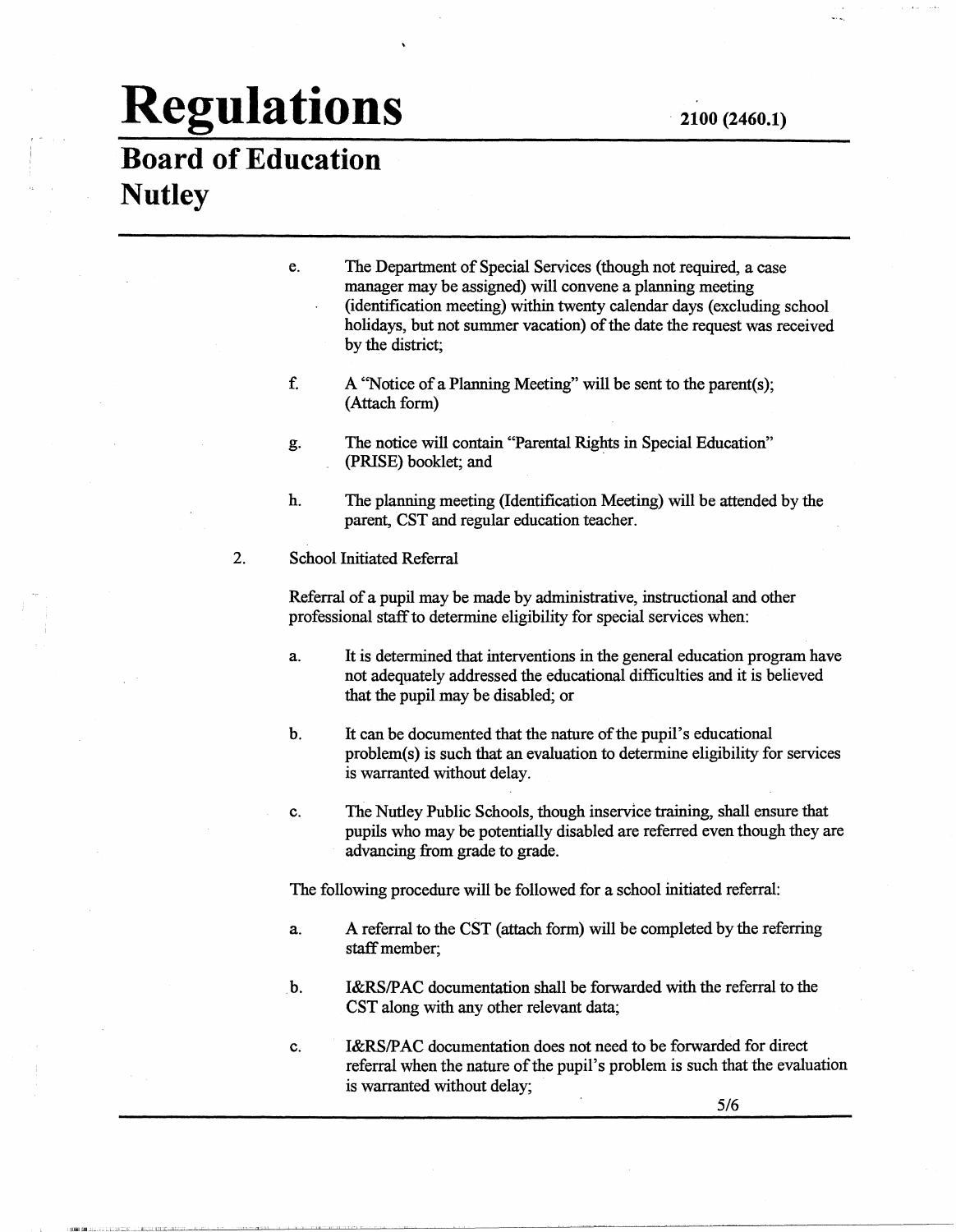#### **Board of Education Nutley**

- d. The referral should be dated upon receipt by the CST (Attach any forms used to open a case);
- e. A file will be initiated;
- f. Upon receipt of the referral, a request for a summary and review of health and medical information regarding the pupil shall be forwarded to the school nurse who will transmit the summary to the CST;
- g. The Department of Special Services (though not required, a case manager meeting may be assigned) will convene a planning meeting within twenty calendar days (excluding school holidays, but not summer vacation) of the date recorded on the referral;
- h. A Notice of a Planning Meeting" (Identification Meeting) will be sent to the parents;
- i. The notice shall contain "Parental Rights in special Education" (PRISE); and
- J. The planning meeting (Identification Meeting) will be attended by the parent, CST and regular education teacher.

-~--~------~~----------~

6/6 Date Adopted:

Dated: October 23, 2000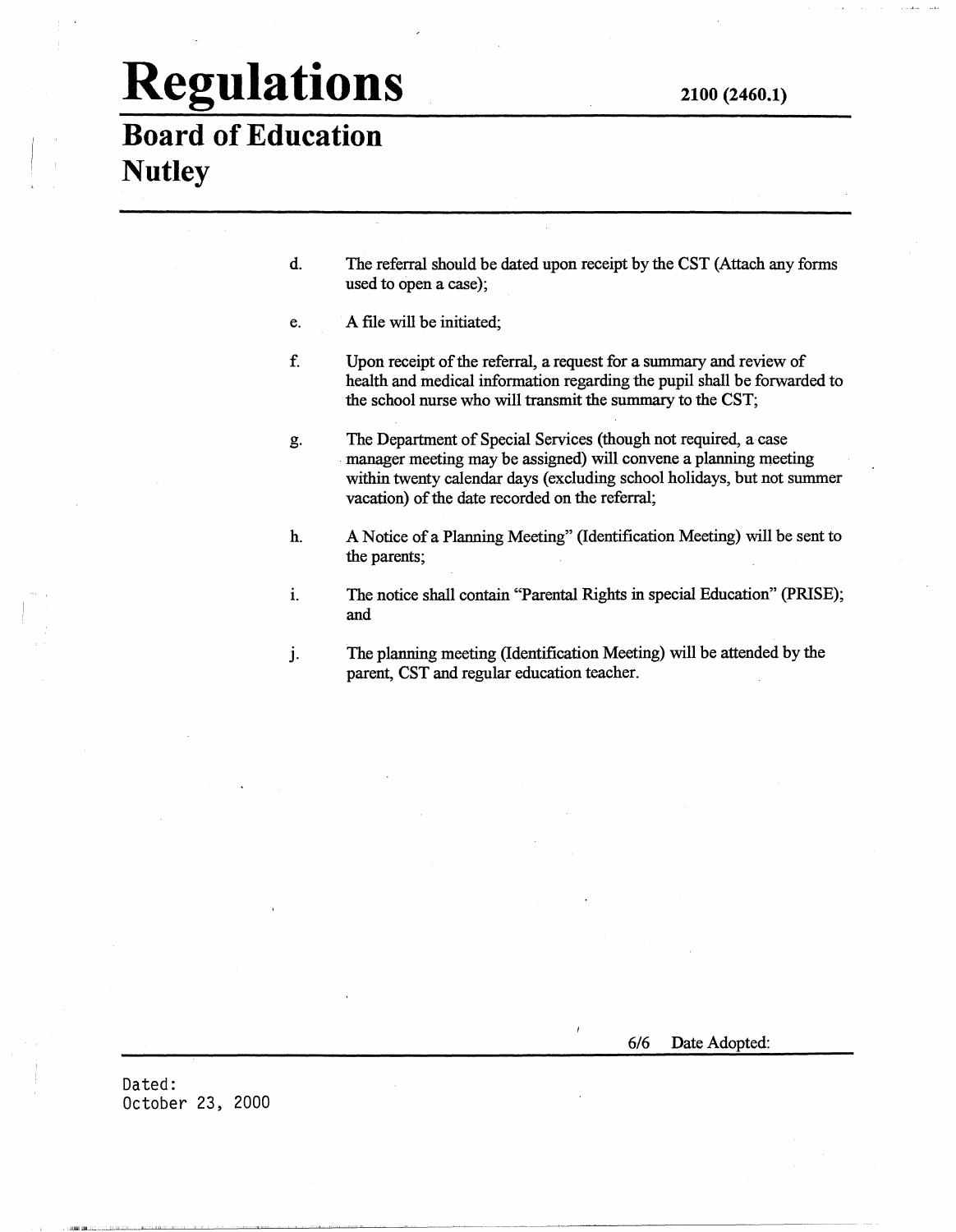**2100 (2460.5)** 

### **Board of Education Nutley**

#### 2100 (R 2460.5) SPECIAL EDUCATION -EXEMPTION FROM STATEWIDE TESTING

Pupils with disabilities are included in statewide and districtwide assessment programs with appropriate accommodations where necessary according to N.J.A.C. 6A:14-4.

Procedures for Exemption from Statewide Testing

- 1. The IEP team decides if the pupil will participate or be exempt from each subject area of the statewide assessment.
- 2. During the IEP meeting for the grade in which the pupil would be taking a statewide assessment, the IEP team must decide/ensure the following and document it in the IEP:
	- a; Any NJDOE approved accommodations or modifications that will enable the pupil to participate in mandated content areas;
	- b. Any content areas in which the pupil will not participate;
	- c. The reason(s) for exemption(s);
	- d. How the pupil will be assessed in those content areas;
	- e. That the alternative assessment measures the pupil's progress in the New Jersey Core Curriculum Content Standards; and
	- f. . That alternative assessment strategies are specified in the IEP.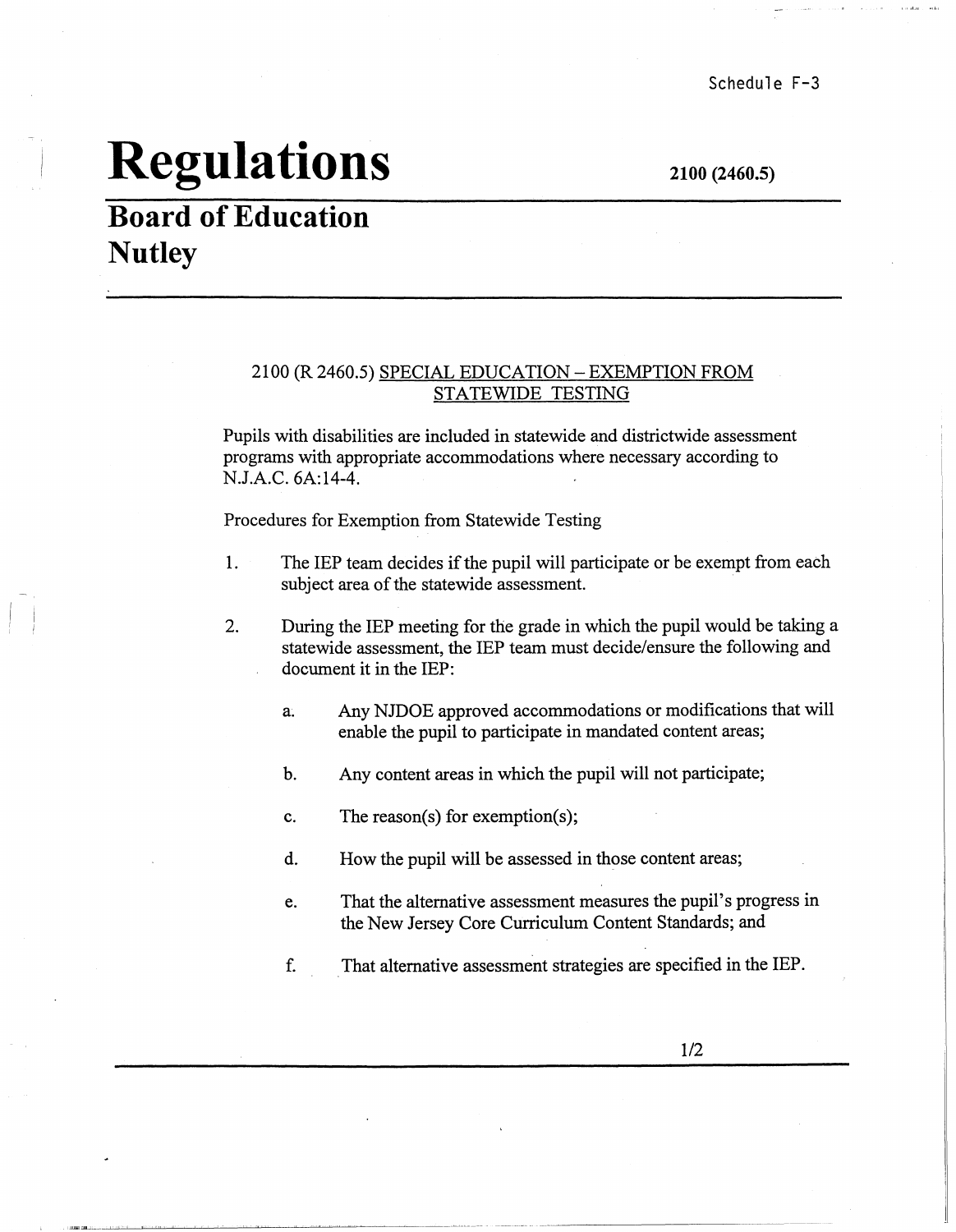**Board of Education Nutley** 

- 3. The Nutley Public Schools will ensure:
	- a. Special education staff members are knowledgeable of methods of assessing achievement in the New Jersey Core Curriculum Content Standards and of the Directories of Test Specifications and know the skills that are part of the statewide assessment and what type of tasks that are included;
	- b. Alternate assessment activities shall commence no later than the date of the statewide assessment;
	- c. The assessment measures the pupil's progress in the life skills or general education curriculum focusing on the skills tested by the statewide assessment, or listed in the IEP;
	- d. The IEP team selects a commercial assessment, teacher made test, portfolio or school district developed assessments that measure progress in the New Jersey Core Curriculum Content Standards and/or the New Jersey Core Curriculum Content Standards for Students with Severe Disabilities (CCCSSSD);
	- e. Documentation of the pupil's performance on each curriculum content standard or CCCSSSD shall be recorded for each pupil; and
	- f. A record of each standard shall be maintained and presented to the Superintendent or designee for final approval no later than two months before the end of the school year.
- 4. The Nutley Public Schools will ensure that pupils who attend out of district schools are included in the statewide assessment program unless exempted by the IEP team.
- 5. The CST will review IEP's of pupils who are exempt from participation in the statewide assessment program to ensure that they contain proposed alternative assessment strategies, or other appropriate activities and all required documentation.

2/2 Date Adopted: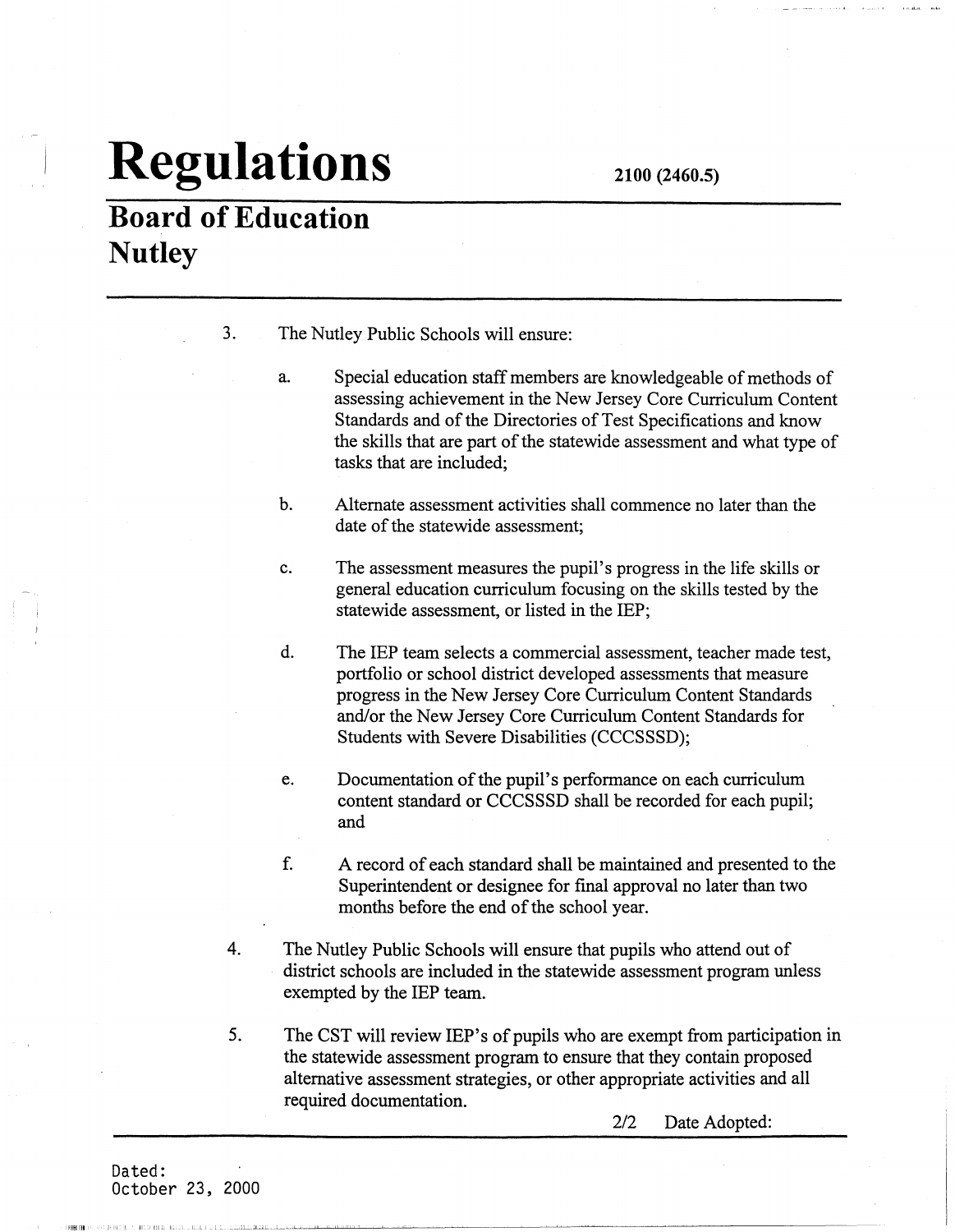### **Board of Education Nutley**

#### 2100 (R 2460.7) SPECIAL EDUCATION -FREE AND APPROPRIATE PUBLIC EDUCATION

A free, appropriate public education is available to all pupils with disabilities between the ages of three and twenty-one including pupils with disabilities who have been suspended or expelled from school.

Procedures regarding the provision of a free appropriate public education to pupils with disabilities who are suspended or expelled

- 1. School officials responsible for implementing suspensions/expulsions in the district are the following: (List school officials/designees by district organizational level.)
	- a. 9-12 Principal/Vice Principal or designee;
	- b. 6-8 Principal/designee;
	- c. (Other)
- 2. Each time a pupil with disability is removed from his/her current placement for disciplinary reasons, notification of the removal is provided to the case manager by the Principal or designee. (Notification must be in written format for documentation - Attach form)

-· ------·---~.~------------

- 3. Each Principal or designee will ensure that a system is in place to track the number of days a pupil with disabilities has been removed for disciplinary reasons. Documentation will include: (Attach form)
	- a. Pupil's name;
	- b. The infraction;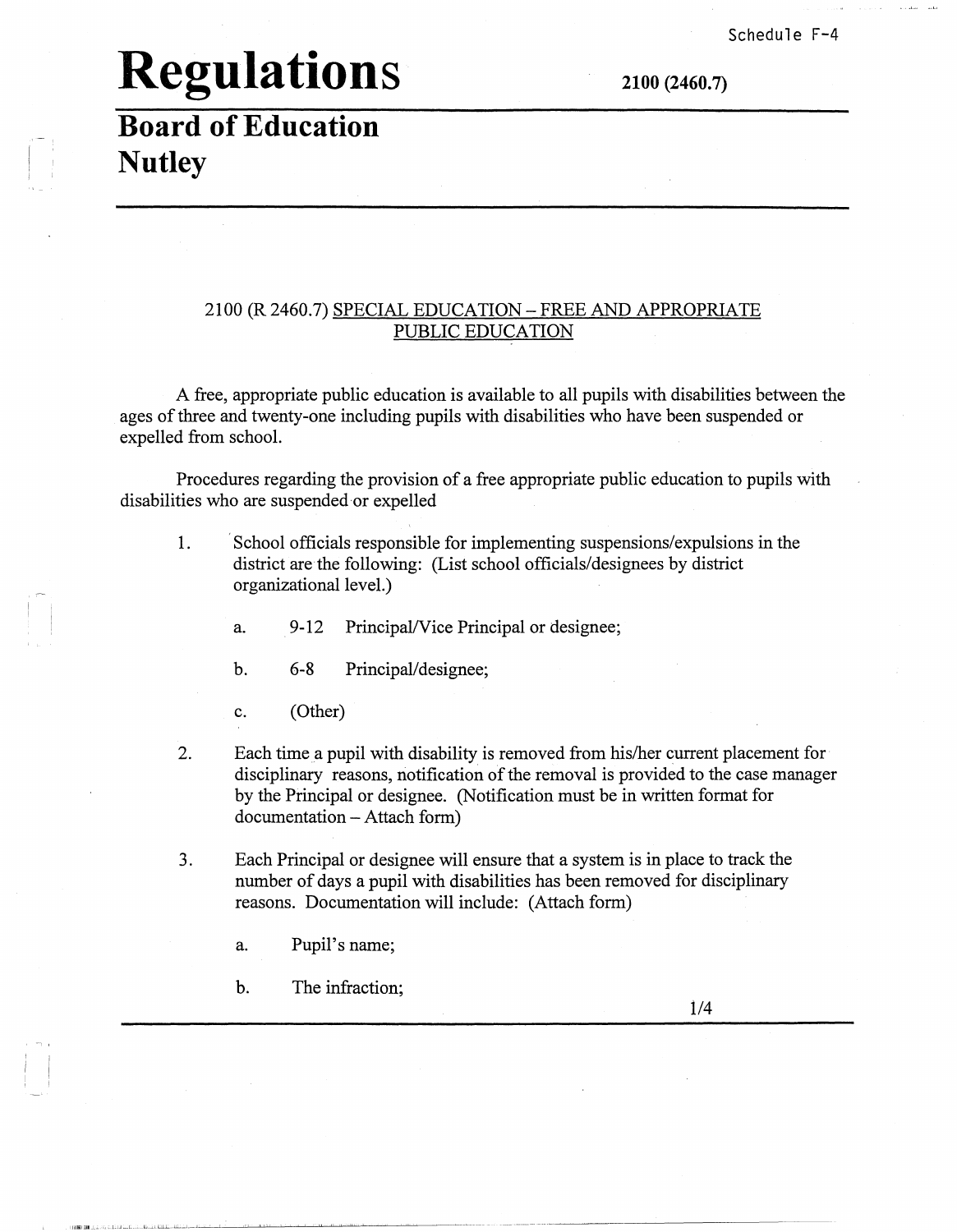### **Board of Education Nutley**

 $\cdots$ 

c. Time suspended; and

lowering it: Diagnets west and agged the police of the constraints of the constraints and the constraints of the constraints of the constraints of the constraints of the constraints of the constraints of the constraints of

- d. The cumulative days suspended including removal for a portion of the school which is counted proportionately.
- 4. When a disabled pupil is suspended from transportation services, such suspension from transportation is counted as a day of removal only if the pupil does not attend school.
- 5. When a pupil with a disability participates in an in-school suspension program, the Principal or designee shall ensure that participation in the program is not counted as a day of removal if the program meets the following criteria:
	- a. The pupil has the opportunity to progress in the general curriculum,
	- b. Services and modifications specified in the pupil's IEP can be provided in the in-school suspension program,
	- c. Interaction with non-disabled peers to the extent they would have in the current placement, and
	- d. The pupil is counted as present for the time spent in the in-school suspension program.
- 6. When a series of short-term removals accumulate to more than ten school days in the year:
	- a. The Principal/Vice Principal or designee and the case manager will consult to determine whether the removals create a change of placement according to N.J.A.C. 6A:14-2.8(b)2.
	- b. If it is determined that there is no change in placement, the Principal/Vice Principal or designee and the case manager, and special education teacher will consult to determine the extent to which services are necessary to:
		- (1) Enable the pupil to progress appropriately in the general education curriculum;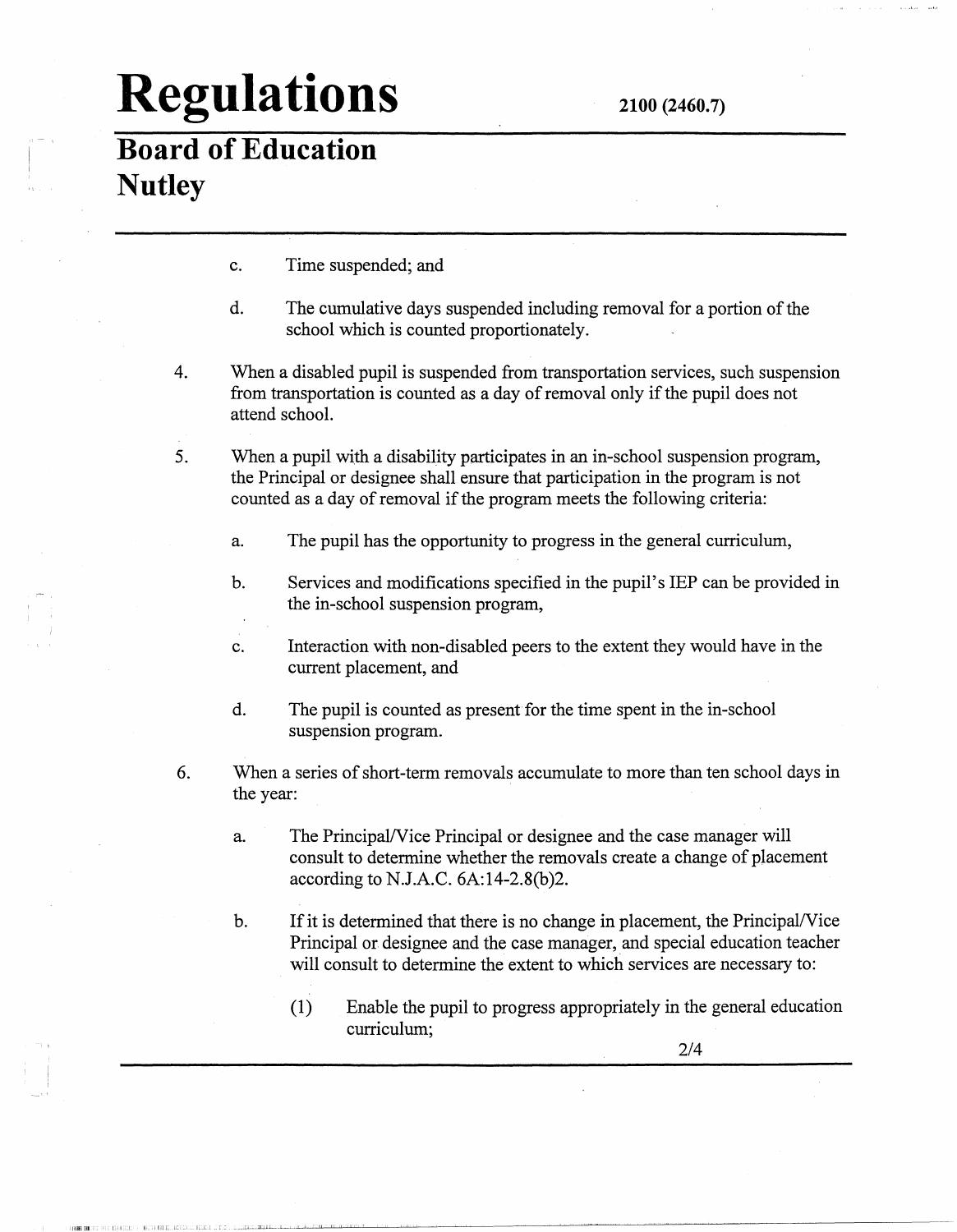#### **Board of Education Nutley**

- (2) Advance appropriately toward achieving the goals set out in the pupil's IEP; and
- (3) Written documentation of the consultation and services provided is maintained in the pupil's file. (Attach any relevant forms).
- 7. When a disabled pupil is removed from his/her current placement for more than ten days and the removal does not constitute a change in placement, the case manager shall convene an IEP meeting to:
	- a. Review the behavioral intervention plan and its implementation;.
	- b. Determine if modifications are necessary; and
	- c. Modify the behavioral intervention plan and its implementation as appropriate. The plan will be modified to the extent necessary if at least one member of the team determines that modifications are necessary.

The case manager will document the date and the outcome of the meeting (Attach any relevant forms).

The documentation will be placed in the pupil's file.

Procedures Regarding the Provision of a Free, Appropriate Public Education to Preschool Age Pupils with Disabilities

To ensure that preschoolers with disabilities who are not participating in an early intervention program have their initial IEP's implemented no later than age three, a written request for an initial evaluation shall be forwarded to the district.

The following procedures will be followed:

,1111J.ilil.com/processing the complete state of the complete state of the state of the state of the complete state of the complete state of the complete state of the complete state of the complete state of the complete st

- 1. A parent of a preschool-age pupil suspected of having a disability, who requests a Child Study Team (CST) evaluation by telephone, will be advised to submit a written request for an evaluation to the Director of Special Services.
- 2. Upon receipt of the written request the request shall be dated and signed by the recipient;